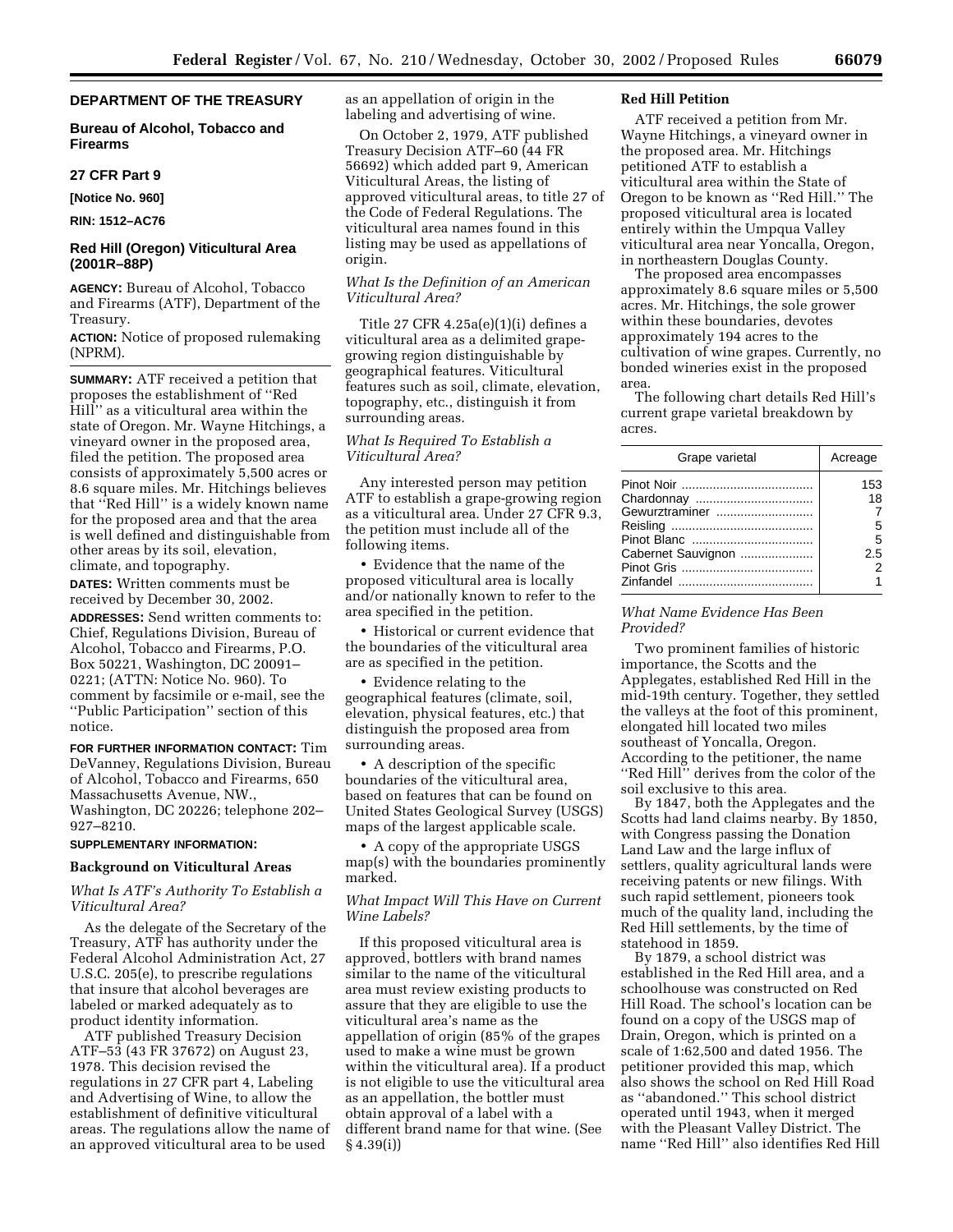Road, which appears as a ''light duty'' road running through sections 34, 35, and 26 of this map.

A copy of a page taken from ''Douglas County Schools, A History Outline'' by Larry Moulton, October 2000, includes directions to the old school site, which is referred to as "Red Hill (#10)," and a hand-drawn map showing ''Red Hill Road'' and ''Red Hill School Site.'' In addition, the petitioner provided photographs of various Red Hill signs including a Douglas County road sign, an exit sign from Interstate 5 (exit number 150), and a directional road sign to Red Hill.

In 1969, 7.5 acres of varietal grape vineyards were first planted on a slope that offered southern exposure on Red Hill. Another landowner planted 4 acres of wine grapes in 1970. The present total vineyard area is approximately 194 acres, and other plantings are currently taking place.

The petitioner furnished a variety of documents that use the name ''Red Hill'' in various capacities. One example is a copy of a Charles Metsker map drawn in 1932 that identifies sections 24 and 25 as ''Red Hill.'' The designation ''Red Hill School District 10'' also appears in section 26 of this map.

The petitioner states that the name ''Red Hill'' can also be found at a USGS Internet site that has a database for geographical names. The database can be found at *http://mapping.usgs.gov/ www/gnis/*. This database, known as Geographic Names Information System, is the United States' official repository of domestic geographic names information. It contains information on over a million geographic features of physical and cultural importance in the United States. This database uses Federally recognized name references to find a feature's location by State, county, and geographic coordinates. The name ''Red Hill'' with reference to the proposed area is found in several locations in this database.

## *What Evidence Relating to Geographical Features Has Been Provided?*

Red Hill's geology is part of the Umpqua Formation. It is formed of tholeitic, olivine-bearing basalts similar in composition to the volcanic rocks that are presently on the Pacific Ocean floor. This area, formed during the Eocene Epoch, folded into a complex of synclines and anticlines, with deep, high-iron-content basalt being the underlying structure. The hill has numerous rising domes that present an undulating appearance.

### Soil

According to the petitioner, all soils of the proposed Red Hill viticultural area are similar in structure. The petitioner included a soils map with a legend, which is color-coded for various soil types. The Jory series is predominant, as illustrated by the colorcoded soils map, and is the deepest soil type. These soils form a uniform reservoir of both texture and depth across Red Hill.

Appearing less often, and mixed within the Jory series, are the Nekia, Philomath, and Dixonville series. These, like the Jory, are formed in residuum (residual soil material) from weathered basalt and possess similar soil color and drainage characteristics. The noticeable difference is found in the depth of soils. The Jory series is 5 to 15 feet deep, while the other series have depths of 3 to 8 feet. These deep, well-drained soils change in structure and depth below the 800-foot contour line delineating Red Hill on the western and southern flanks, with sedimentary rocks being the base.

A typical Jory pedon, the smallest volume of what can be called a soil, can be found at 1,900 feet north and 1,900 feet west of the southeast corner of section 34, Township 23 South, Range 5 West. The petitioner included a soil analysis of this pedon, which segregated into six sections to a depth of 60 inches. The first two sections (0 to 8 inches and 8 to 16 inches) are ''moderately acid'' silty clay loam of a reddish brown color. The third through sixth sections (16 to 24 inches, 24 to 33 inches, 33 to 48 inches, and 48 to 60 inches, respectively) are all ''strongly acid,'' with the third section a dark reddish brown in color and the fourth through sixth sections dark red. Bedrock is found at 60 inches or deeper.

Mr. Jerry Maul, a former Douglas County extension agent, writes in a letter dated March 2, 2001, about the appellation status of the Red Hill region of Douglas County. He states that Jory soils found in other regions of the State are accepted as the ''premier soil[s]'' in the production of wine grapes. To some extent, these soils can be found at Dundee Hills, Oregon, and in the foothills west of Corvalis, Oregon.

The petitioner also submitted a letter from Mr. Walt Barton, an engineering technician for the Douglas Soil and Water Conservation District. Mr. Barton states in his letter, ''This soil [Jory Series] in Douglas County is unique to the Red Hill District. \* \* \* In contrast, the soils in the surrounding area are shallow or poorly drained and are formed from sedimentary rock.'' He also states that the Jory series is deep, well drained, and derived from bedrock.

#### Climate

As stated by the petitioner, elevations of the proposed viticultural area are above 800 feet, with most of the land below 1,200 feet. These elevations have a significant effect on growing conditions and allow grapes to mature at a slower rate. This effect produces small cluster grapes of ''high acid'' and intense flavors.

According to the petitioner, the Red Hill climate is one of a large number of different microclimates within a relatively short distance. The climate changes are mainly caused by associated landforms and differences in altitude. Within the elevations of Red Hill, the landforms also provide for cold air drainage. This keeps the vineyards in the proposed viticultural area frost-free, while the nearby vineyards on the valley floors are frequently frozen.

In general, the regional climate is largely affected by the coastal weather systems 50 miles to the west. These storm systems are bounded by the Callahans, a group of mountains running north and south in the Coastal Range. The Callahans allow adequate winter precipitation, while combating the cold, continental weather. The result is a moderate winter climate. During the summers, numerous ''Pacific highs'' replace the winter storm patterns. Dry, warm summers throughout the region result. These climate changes typically occur during May and November.

According to the petitioner, the microclimate is apparent at Red Hill in other ways. Fog occurs occasionally in both the winter and the summer. This condition can be extreme. Frequently, the valley floors of the surrounding area are completely fogged in, while Red Hill experiences full sun (above 900 feet). This condition is often reversed, with Red Hill being totally fogged in while visibility at the valley floors is unlimited.

The petitioner states that the temperatures throughout the Umpqua Valley viticultural area differ greatly, creating numerous microclimates. In the Red Hill area, daytime growing temperatures are moderated by both elevation and surrounding terrain, in comparison to lower elevations that experience daytime temperatures occasionally as high as 105 °F. Red Hill's average daytime temperature during the growing season is 75 °F. Temperature recordings at Oakland, Sutherlin, and Roseburg can differ from Red Hill by as much as 11 °F during the day. Nighttime temperatures are typically 7 degrees lower than those in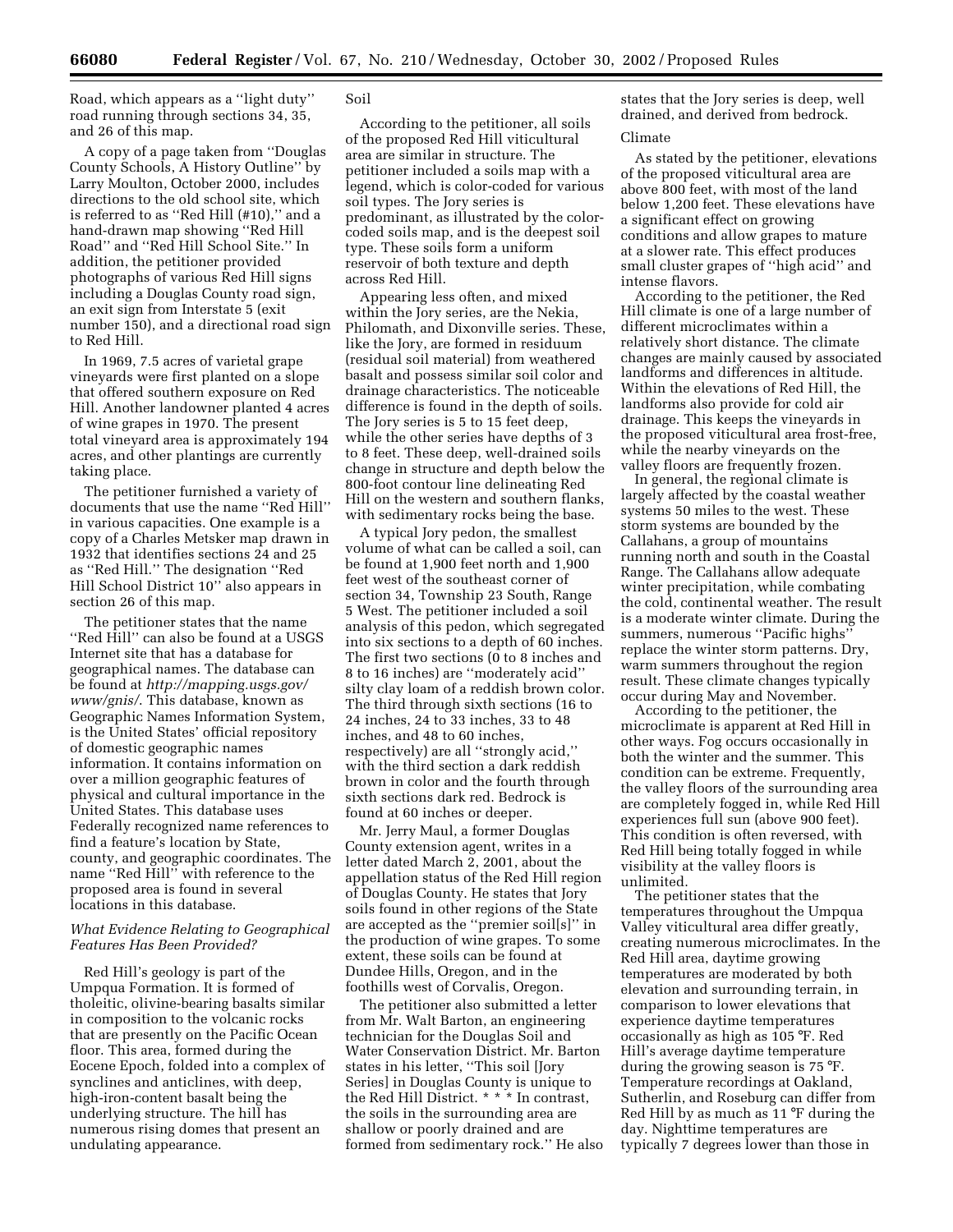surrounding areas during the summer months.

In one of the letters referenced previously, Mr. Jerry Maul states that ''Bloom and ripening dates may be 12 days later than the rest of the Umpqua [Valley] Appellation and 4 to 7 days ahead of comparable varieties in the Willamette Appellation. Annual precipitation at Red Hill is usually 10 inches less than the Willamette Appellation.''

The petitioner provided temperature data based on monthly averages during the annual growing period of April through October. The data were

collected at Red Hill and at the Roseburg Regional Airport in 1998, 1999, and 2000. The airport site is approximately 20 miles south of Red Hill. During this 3-year period, the average high temperatures were, as expressed in Fahrenheit degrees, 74.5 for Roseburg and 72.3 for Red Hill; the average low temperatures were 50 for Roseburg and 46.4 for Red Hill.

#### Precipitation

The petitioner submitted precipitation data from six locations. One site is found on Red Hill Road, and the other

five are located at lower elevations outside the proposed area.

The petitioner states that total rainfall in the proposed viticultural area averages 51 inches per year at the 1,000 foot elevation. The valley floor below, which is at a 600-foot elevation, receives approximately 40 inches of rain per year. The petitioner submitted rainfall statistics for the proposed area, as well as for locations outside its boundaries. Mean average annual rainfall is shown by location in the following chart. Latitude and longitude coordinates and elevations are included.

| Location name | Elevation<br>(Feet) | Longitude/latitude                                                                                                                                                  | Mean aver-<br>age annual<br>rainfall<br>(inches) |
|---------------|---------------------|---------------------------------------------------------------------------------------------------------------------------------------------------------------------|--------------------------------------------------|
|               |                     |                                                                                                                                                                     | 51.53                                            |
|               |                     |                                                                                                                                                                     | 40.86                                            |
|               |                     |                                                                                                                                                                     | 45.70                                            |
|               |                     |                                                                                                                                                                     | 41.81                                            |
|               | 420.                |                                                                                                                                                                     | 32.44                                            |
|               |                     | $460$   123.22° W, 43.17° N, $\ldots$ $\ldots$ $\ldots$ $\ldots$ $\ldots$ $\ldots$ $\ldots$ $\ldots$ $\ldots$ $\ldots$ $\ldots$ $\ldots$ $\ldots$ $\ldots$ $\ldots$ | 34.29                                            |

### *What Boundary Evidence Has Been Provided?*

According to the petitioner, the boundaries of the proposed viticultural area are located in the northeastern portion of Douglas County in the State of Oregon. The proposed area is entirely within the Umpqua Valley viticultural area.

Red Hill parallels the east side of the Interstate 5 corridor for approximately 8.5 miles. The hill is readily seen as a dominant geological structure at ''Exit Number 150, Red Hill.'' The hill itself runs in a north-south direction, with most of the slope facing westward. The hill has numerous rising domes that give it an undulating appearance.

The petitioner selected the Red Hill proposed viticultural boundaries based on the preferred vineyard slope, which faces southwest. The prescribed minimum elevation is the 800-foot contour line and the average maximum elevation is 1,200 feet. The petitioner contends that this is the likely altitude limitation for quality grape production at this latitude.

Another factor in establishing boundaries is soil composition. According to the petitioner, the dominant soils found within the proposed boundaries are mostly deep and well drained down to a 15-foot depth. These soils are volcanic in origin and are formed in residuum. Jory soils are exclusive within the proposed boundaries, except at higher, adjacent

elevations where climate conditions are not suitable for grape growing.

The boundaries of the proposed Red Hill viticultural area are more particularly discussed in § 9.175(c) of the regulations, as identified at the end of this notice.

### **Regulatory Analyses and Notices**

*Is This a Significant Regulatory Action as Defined in Executive Order 12866?* 

This regulation is not a significant regulatory action as defined in Executive Order 12866. Accordingly, this proposed rule is not subject to the analysis required by Executive Order 12866.

## *How Does the Regulatory Flexibility Act Apply to This Proposed Rule?*

The proposed regulations will not have significant economic impact on a substantial number of small entities. The establishment of a viticultural area is neither an endorsement nor an approval by ATF of the quality of wine produced in the area. Rather, it is an identification of an area distinct from surrounding areas. ATF believes that the establishment of viticultural areas allows wineries to describe the origin of their wines more accurately to consumers and helps consumers identify the wines they purchase. Thus, any benefit derived from the use of a viticultural area name is the result of a proprietor's own efforts and consumer acceptance of wines from that area. No new requirements are proposed.

Accordingly, a regulatory flexibility analysis is not required.

# *Does the Paperwork Reduction Act Apply to This Proposed Rule?*

The Paperwork Reduction Act of 1995 (44 U.S.C. 3507(j)) and its implementing regulations, 5 CFR part 1320, do not apply to this proposed rule because no requirement to collect information is proposed.

#### **Public Participation**

#### *Who May Comment on This Notice?*

ATF requests comments from all interested persons. Specifically, ATF requests comments on the potential for name confusion between the proposed Red Hills (plural) viticultural area in Lake County, California, and the proposed Red Hill (singular) viticultural area in Oregon. To resolve this problem, ATF is considering using the names ''Red Hills—California'' and ''Red Hill— Oregon'' for these respective viticultural areas. In both cases the State name would appear in direct conjunction with the viticultural area name. Comments on the proposed names and suggestions for other names are encouraged and will be given consideration.

Comments received on or before the closing date will be carefully considered. Comments received after that date will be given the same consideration if it is practical to do so. However, assurance of consideration can only be given to comments received on or before the closing date.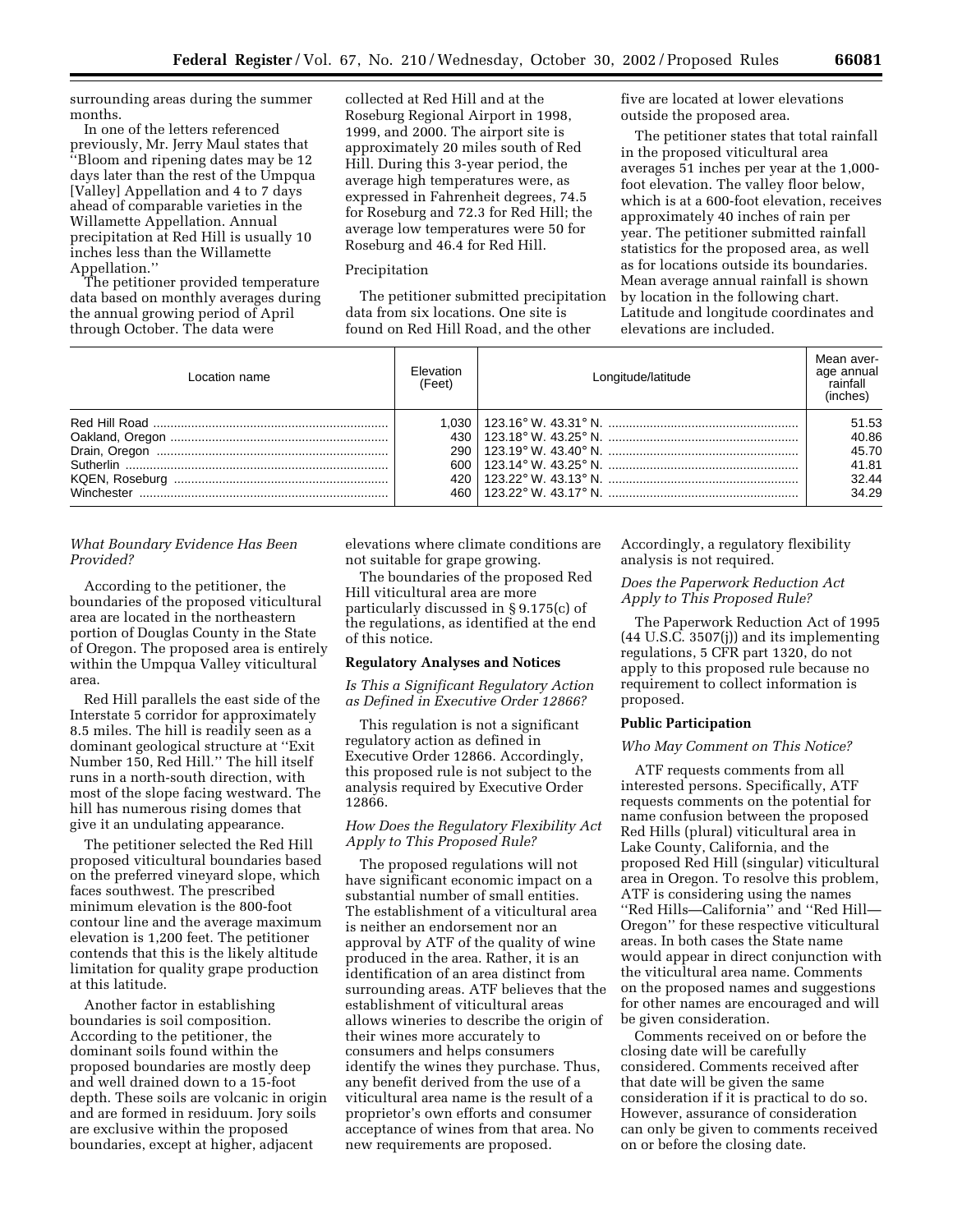### *How May I Review Comments?*

Copies of this petition, the proposed regulations, the appropriate maps, and any written comments received may be viewed by appointment at the ATF Reference Library, Room 6480, 650 Massachusetts Avenue, NW., Washington, DC 20226. The library telephone number is 202–927–7890. You may request copies of comments (at 20 cents per page) by writing to the ATF librarian at the address shown above.

For the convenience of the public, ATF will post comments received in response to this notice on the ATF Web site. All comments posted on our Web site will show the name of the commenter. Street addresses, telephone numbers, and e-mail addresses will be removed. We may also omit voluminous attachments or material that we do not consider suitable for posting. In all cases, the full comment will be available in the library as noted above. To access online copies of the comments on this rulemaking, visit *http:// www.atf.treas.gov/* and select ''Regulations,'' then ''Notices of proposed rulemaking (Alcohol).'' Next, select ''View Comments'' under this notice number.

# *Will ATF Keep My Comments Confidential?*

ATF will not recognize any comment as confidential. All comments and materials will be disclosed to the public. If you consider your material to be confidential or inappropriate for disclosure to the public, you should not include it in the comments. We will also disclose the name of any person who submits a comment.

#### *Will a Public Hearing Be Held?*

During the comment period, any person may request an opportunity to present oral testimony at a public hearing. However, the Director reserves the right to determine, in light of all circumstances, whether a public hearing will be held.

## *How Do I Send Facsimile Comments?*

You may submit comments by facsimile transmission to 202–927– 8525. Facsimile comments must:

• Be legible;

- Reference this notice number;
- Be on paper 8<sup>1</sup>/<sub>2</sub> by 11 inches in size;

• Contain a legible, written signature; and

• Be five pages or less.

This length limitation is necessary to assure the public reasonable electronic access to our equipment. We will not accept faxed comments in excess of five pages. We will not acknowledge receipt of facsimile transmissions. We will treat facsimile transmissions as originals.

### *How Do I Send Electronic Mail (E-mail) Comments?*

You may submit comments by e-mail by sending the comments to: *nprm@atfhq.atf.treas.gov*. You must follow these instructions. E-mail comments must:

• Contain your name, mailing address, and e-mail address;

- Reference this notice number;
- Be legible when printed on  $8\frac{1}{2}x$
- 11-inch paper.

We will not acknowledge receipt of email. We will treat comments submitted by e-mail as originals.

## *How Do I Send Comments to the ATF Internet Web Site?*

You may also submit comments using the comment form provided with the online copy of the proposed rule on the ATF Internet Web site at *http:// www.atf.treas.gov*.

#### **Drafting Information**

The principal author of this document is Tim DeVanney, Regulations Division, Bureau of Alcohol, Tobacco and Firearms.

## **List of Subjects in 27 CFR Part 9**  Wine.

## **Authority and Issuance**

Title 27, Code of Federal Regulations, Part 9, American Viticultural Areas, is proposed to be amended as follows:

## **PART 9—AMERICAN VITICULTURAL AREAS**

1. The authority citation for part 9 continues to read as follows:

**Authority:** 27 U.S.C. 205.

2. Subpart C is amended by adding § 9.175 to read as follows:

## **Subpart C—Approved American Viticultural Areas**

\* \* \* \* \*

### **§ 9.175 Red Hill.**

(a) *Name*. The name of the viticultural area described in this section is ''Red Hill''.

(b) *Approved Maps*. The appropriate maps for determining the boundaries of the Red Hill viticultural area are three United States Geological Survey topographic maps, with a scale of 1:24,000. They are:

(1) Sutherlin, Oreg. (Provisional Edition 1988);

(2) Scotts Valley, Oreg. (Provisional Edition 1987); and

(3) Yoncalla, Oreg. (Provisional Edition 1987).

(c) *Boundaries*. The Red Hill viticultural area is located in the State of Oregon in the northeastern section of Douglas County and is entirely encompassed by the Umpqua Valley viticultural area. Its boundaries are defined as follows:

(1) The point of beginning, shown on the Yoncalla, Oregon, map, is defined as the intersection of township line T23 South/T24 South with the north-south running pipeline at the south end of section 35. From this point, the boundary line follows the pipeline northeast through sections 35 and 26, to the Scotts Valley, Oregon, map;

(2) On the Scotts Valley map, the boundary follows the pipeline northeasterly through sections 26, 23, 24, 13, and 12 approximately 3.7 miles until the pipeline intersects with the 800-foot contour line in section 1. From this point, the 800-foot contour line is the boundary, and it bears sharply west, then north, then southeast. It crosses the pipeline and continues through section 1, next crossing the Range 5 West/Range 4 West line into section 6. It continues southeast, then northeast, and then northwest until it intersects with a power line and then the pipeline. The line continues northwest to the intersection with the Range 5 West/ Range 4 West line, then bears southwest approximately 2.2 miles to section 14, through sections 1, 12, 11, 43, 11, and 14 onto the Yoncalla, Oregon, map;

(3) On the Yoncalla map, the boundary continues through section 14 and crosses an unimproved road in section 44, then through section 14 into section 23. It next crosses Wilson Creek in section 23 and continues southwesterly through sections 23, 22, 46, 22, and 27, back into 22 and through 27 into 34. In 34, it intersects with an improved road and continues west into section 33, crosses a four-wheel-drive trail twice and an unimproved road. It continues southwest through sections 33 and 32, then back through section 33 and across a four-wheel-drive trail to the intersection of sections 32, 33, 4, and 5. The 800-foot contour line continues first southwest, then generally southeast through section 5. Continuing northeast, then generally southeast, then southwest through section 4, the boundary crosses improved roads in three places and two unimproved roads. It then travels generally southwest through section 4, crossing an improved road and two unimproved roads, then continues generally south through sections 5, 8, and 9, and onto the Sutherlin, Oregon, map;

(4) On the Sutherlin map, the boundary continues southwest through section 8, then generally southeast into